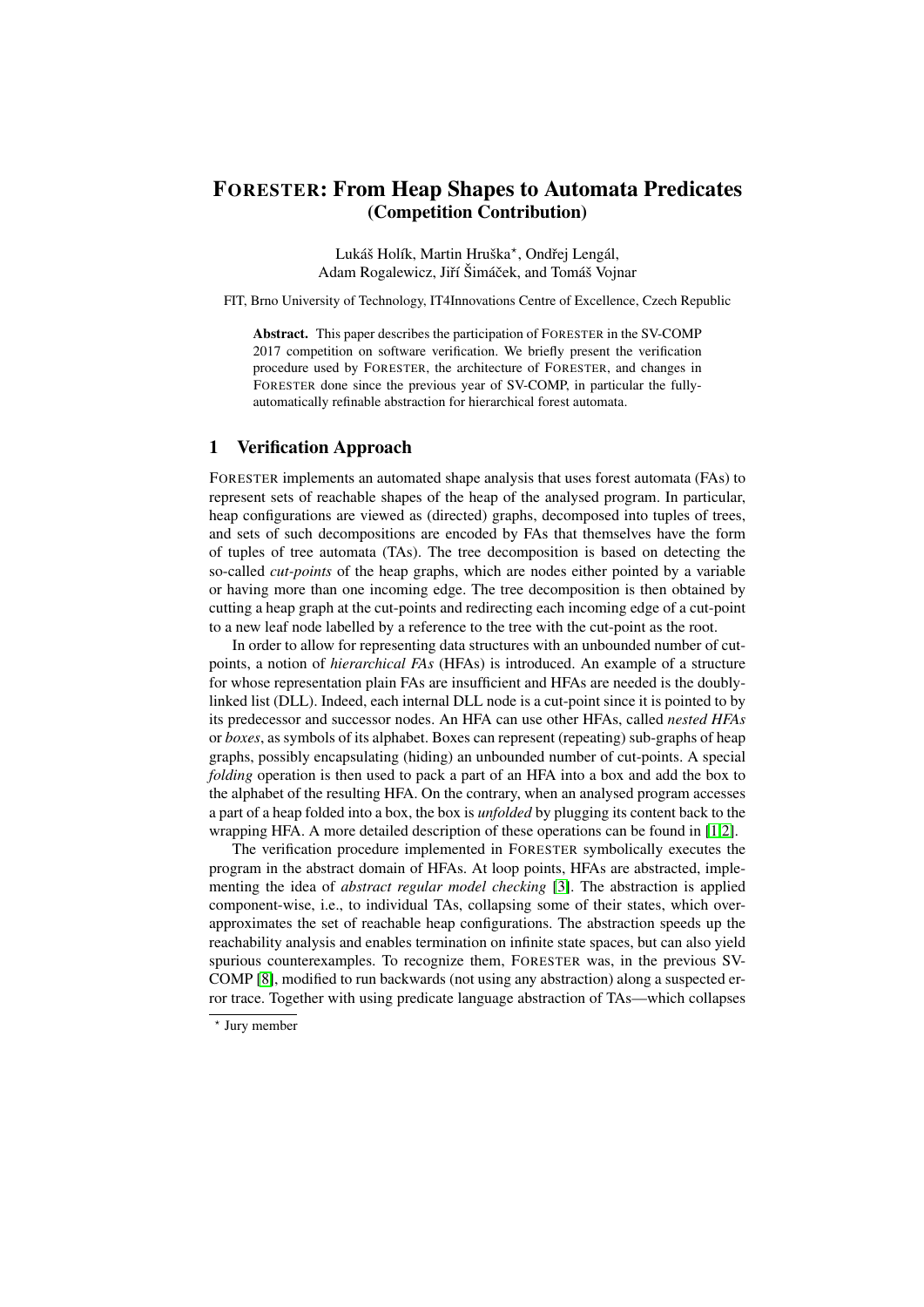TA states intersecting with the same predicate languages, and which can be refined by adding more predicate languages—a *counterexample-guided abstraction refinement* (CEGAR) [\[6\]](#page-3-4) loop is obtained.

The backward run is performed over a trace consisting of micro-instructions used by FORESTER. The trace leads from the beginning of the analysed program to a line where the given specification was found broken. FORESTER then precisely reverts all micro-instructions along the trace starting from its end. For example, when a new state of an FA was created in the forward run, FORESTER removes it in the backward run. The abstraction is reverted by intersecting FAs from the forward and backward run. If the intersection is empty, FORESTER reports a spurious counterexample, derives new predicates to refine the abstraction, and restarts the analysis. The new predicate languages are encoded by TAs selected from the FA obtained in the backward run at the point where the empty intersection with the forward run was detected. Otherwise, if the backward run reaches the beginning of the trace, the counterexample is reported as real.

For SV-COMP 2017, we extended the backward run and predicate language abstraction from plain FAs (done in [\[8\]](#page-3-3)) to HFAs, which requires one to take into account boxes. In particular, if the original algorithms were used, it may happen that some subgraphs would be folded into a box in the forward run, while they would not be folded into this box in the backward run, meaning that the general structure of the FAs would be different. The intersection operation (which does not consider the semantics of boxes) would then determine that languages of the corresponding HFAs do not intersect. This would significantly decrease the precision of the operation. One option how to address this issue and increase the precision would be to modify the intersection operation to take into account the semantics of boxes and make it try to unfold them on the fly. We take a different approach, which enables us to successfully a larger class of programs.

Our way of dealing with the issue is to keep the HFAs obtained during the backward run *compatible* with the HFAs in the forward run. The compatibility intuitively means that the two HFAs partition the same heaps in the same way, in other words, if a heap is accepted by both HFAs, it is decomposed into the same components and the same boxes in both HFAs. When compatibility is enforced, we can (i) avoid inner inspection of boxes during the intersection operation, (ii) enable precise reversion of micro-instructions, and, as a side-effect, (iii) use a simple standard TA intersection operation performed component-wise on the HFAs. To maintain the HFAs in the backward compatible, we needed to significantly alter instructions used therein (previously, no structural constraints were imposed on the FAs; in order to deal with their different interconnection structure, a more complex intersection operation was needed).

The operations that are the most challenging to revert in the backward run are the following: folding (which is, in fact, performed together with abstraction in a loop of the form fold, abstract, fold, abstract, and so on until a fixpoint is reached), unfolding, and normalization. The normalization removes cut-points that are no longer needed, glues together TAs that stop being separated by cut-points, and orders component TAs in an FA in order to transforms the given HFA into a so-called *canonicity-respecting form* needed for testing inclusion. The reversion of folding then needs to guarantee that the sub-graphs in the folded box will appear in the correct components after the operation (taking into account that folding can be done multiple times during a single abstraction).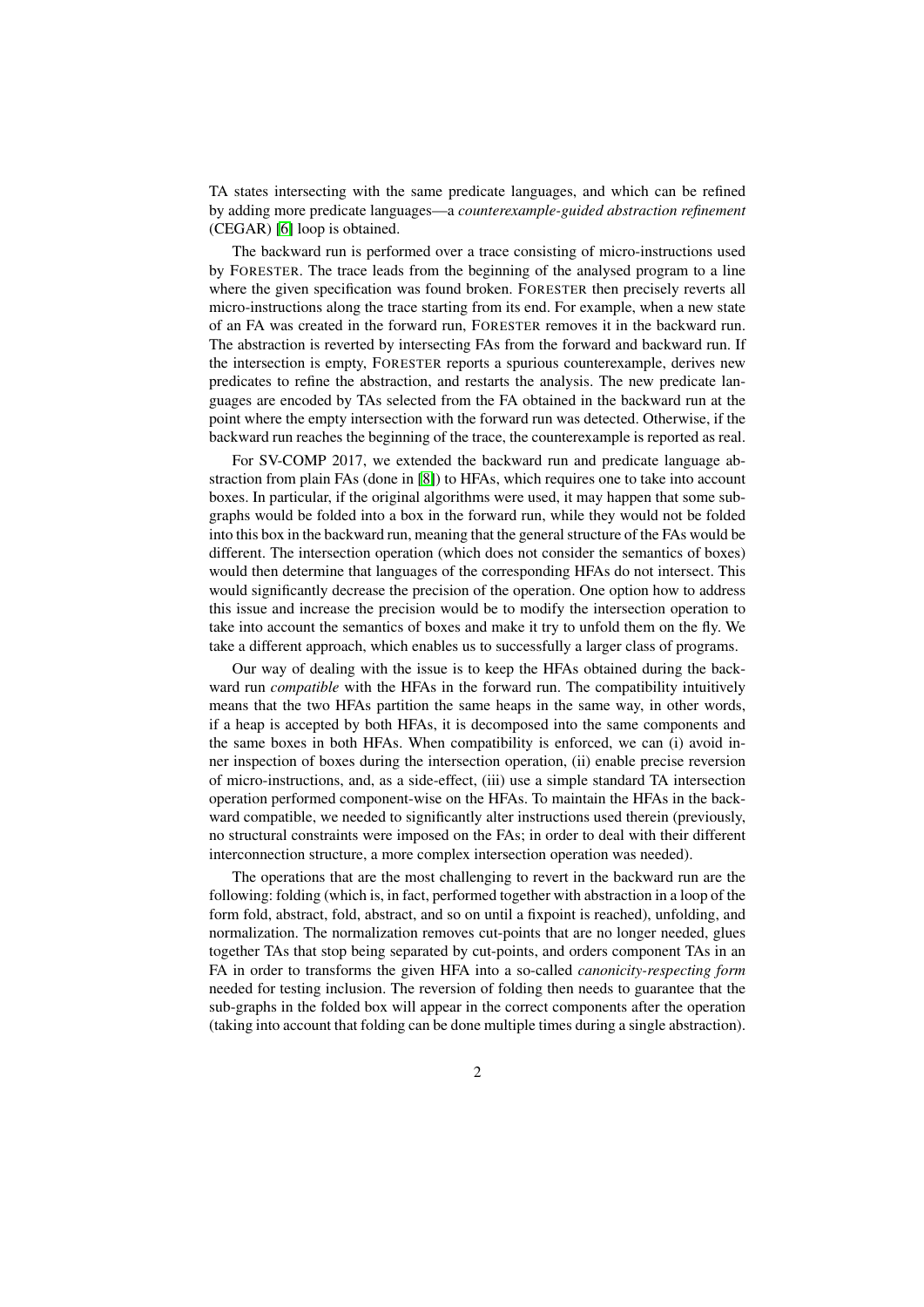On the other hand, the reversion of unfolding needs to guarantee that the unfolded box will be folded back into a box within the correct component. Lastly, the reversion of normalization needs to cut and re-order components into correct places. A more precise description of the described methods can be found in [\[7\]](#page-3-5).

## 2 Tool Architecture

FORESTER is implemented in C++11 as a GCC plugin using the Code Listener framework [\[4\]](#page-3-6). The representation of a program obtained through Code Listener is translated into FORESTER's own internal microcode, which is symbolically executed. FORESTER uses the VATA library [\[5\]](#page-3-7) for representation and manipulation with *nondeterministic TAs* (NTAs). VATA contains an optimized implementation of efficient algorithms for dealing with TAs, including operations such as state reduction of NTAs and testing their language inclusion, which is a crucial operation in FORESTER for determining whether an execution branch has reached a fixpoint.

### 3 Strengths and Weaknesses

One of the most important features of Forester is that it is sound (wrt the intermediate code obtained from GCC, which may have already removed some possible behaviours of the original code; e.g., GCC already fixes the order of evaluation of a function's parameters), i.e., if it answers *TRUE*, there is indeed no bug in the program. Moreover, due to the recent improvements in FORESTER regarding counterexample-based abstraction refinement [\[7\]](#page-3-5), the number of false positives (i.e., wrong answers *FALSE*) on the benchmark of SV-COMP 2017 is significantly reduced. Concretely, the new version gets no false positives, which gives us approximately  $40\%$  more points than we would have obtained with the version of FORESTER from SV-COMP 2016, in particular on examples that contain DLLs and need to perform abstraction refinement. FORESTER can also output *UNKNOWN* if it establishes that it cannot give a correct answer. This happens when the tool exceeds the time given by the SV-COMP rules—e.g., when searching for a shape invariant not expressible using HFAs—or upon detection of an unsupported feature of C. FORESTER specialises almost exclusively in pointer manipulations and inference of complex shape properties of pointer structures. It does not implement advanced syntactic features such as function pointers, heavily used in the LDV benchmark, but also more basic features such as arrays, unions, recursion, arithmetic, or bit operations.

The formalism of HFAs allows FORESTER to represent in a quite precise way the invariant of rather complex data structures, such as skip lists of 2 or 3 levels, various flavours of nested lists, or trees with parent and root pointers. The used representation is, moreover, quite compact, and kept small via simulation-based reduction of NTAs.

### 4 Tool Setup, Configuration, and Witnesses

The distribution of FORESTER for SV-COMP 2017 is available from the web page of FORESTER<sup>[1](#page-2-0)</sup> from the link highlighted as the SV-COMP 2017 binary version. The tool is

<span id="page-2-0"></span><sup>1</sup> <http://www.fit.vutbr.cz/research/groups/verifit/tools/forester>